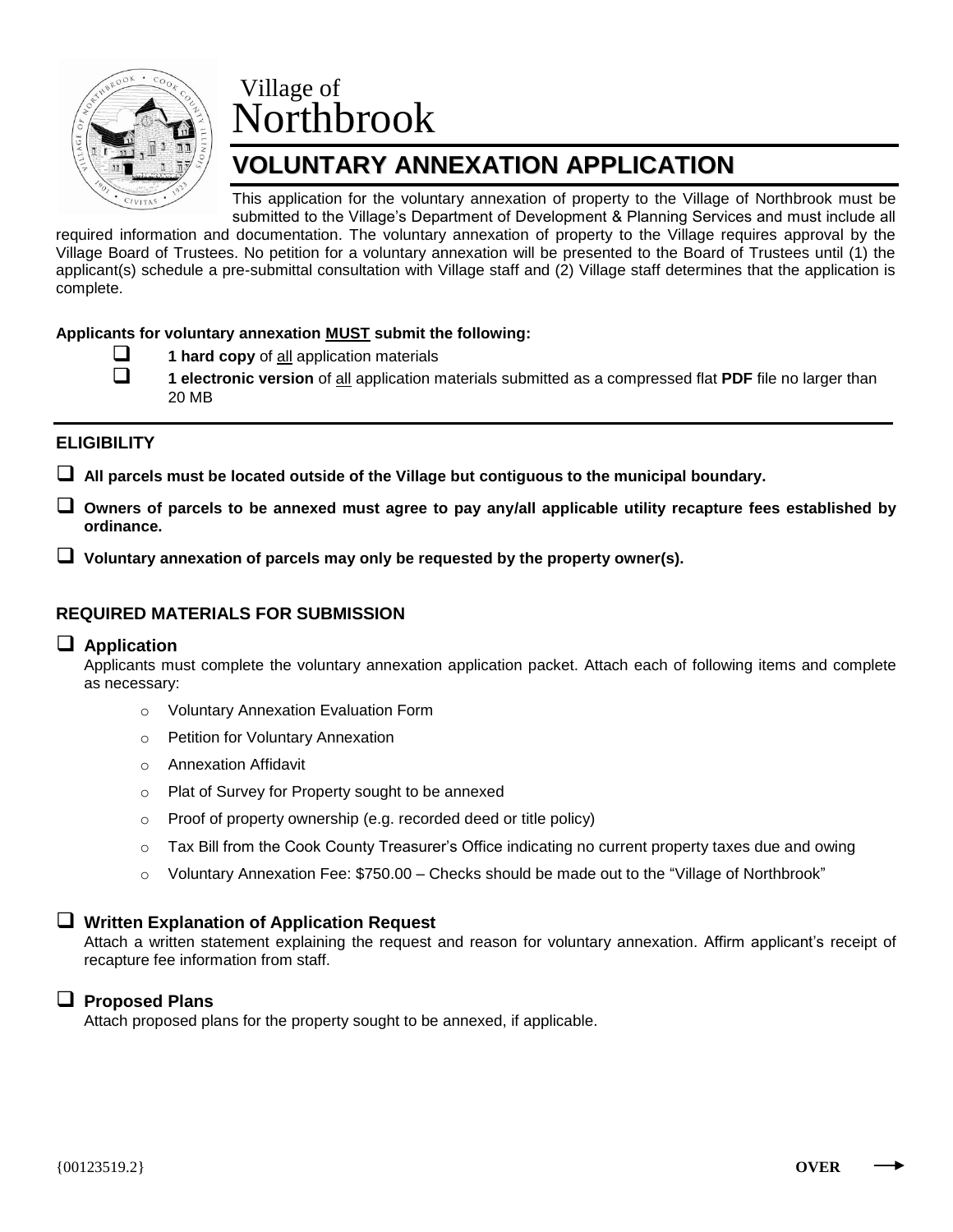## **VOLUNTARY ANNEXATION EVALUATION FORM**

## **Current Property Owner Information**

| <b>Primary Contact:</b>                       | <u> 1999 - Johann Harry Harry Harry Harry Harry Harry Harry Harry Harry Harry Harry Harry Harry Harry Harry Harry H</u>  |                                                                                                                      |                     |
|-----------------------------------------------|--------------------------------------------------------------------------------------------------------------------------|----------------------------------------------------------------------------------------------------------------------|---------------------|
| Address                                       | <u> 1990 - Jan Samuel Barbara, martin da shekara ta 1991 - An tsara tsara tsara tsara tsara tsara tsara tsara tsa</u>    |                                                                                                                      |                     |
| City, State, Zip                              | <u> 1989 - Johann Stein, marwolaethau a bhann an t-Amhainn an t-Amhainn an t-Amhainn an t-Amhainn an t-Amhainn an</u>    |                                                                                                                      |                     |
| Phone No.                                     | and <u>the contract of the contract of the contract of the contract of the contract of the contract of</u>               |                                                                                                                      |                     |
| Email                                         |                                                                                                                          |                                                                                                                      |                     |
|                                               | Is the property held in trust? $\Box$ Yes $\Box$ No If yes, please append names and signatures of all beneficiaries      |                                                                                                                      |                     |
|                                               | Is the property under contract? $\Box$ Yes $\Box$ No If yes, please append name and signature of contract purchaser(s)   |                                                                                                                      |                     |
| <b>Reason for Annexation</b>                  |                                                                                                                          | <u> 1990 - Jan James James James James James James James James James James James James James James James James J</u> |                     |
| attach additional sheets as may be necessary) | Property Information (if more than one parcel is involved in the request please include the information for all parcels; |                                                                                                                      |                     |
|                                               |                                                                                                                          |                                                                                                                      |                     |
|                                               |                                                                                                                          |                                                                                                                      |                     |
|                                               |                                                                                                                          |                                                                                                                      | (square feet/acres) |
|                                               |                                                                                                                          |                                                                                                                      | (square feet)       |
|                                               |                                                                                                                          |                                                                                                                      |                     |
|                                               |                                                                                                                          |                                                                                                                      |                     |
|                                               |                                                                                                                          |                                                                                                                      |                     |
|                                               |                                                                                                                          |                                                                                                                      |                     |
|                                               |                                                                                                                          |                                                                                                                      |                     |
|                                               |                                                                                                                          |                                                                                                                      |                     |
| <b>Bulk Compliance:</b>                       |                                                                                                                          |                                                                                                                      |                     |
| Lot Coverage: _                               |                                                                                                                          | <b>EXAMPLE THE SUBSET COVERAGE:</b> LETTER Building Coverage:                                                        |                     |
|                                               | Setbacks: Front ________ Corner Side _______ Interior Side ________ Interior Side ________ Rear _________                |                                                                                                                      |                     |
| <b>General Regulations Compliance:</b>        |                                                                                                                          |                                                                                                                      |                     |
|                                               |                                                                                                                          |                                                                                                                      |                     |
|                                               |                                                                                                                          |                                                                                                                      |                     |
|                                               |                                                                                                                          |                                                                                                                      |                     |
|                                               |                                                                                                                          |                                                                                                                      |                     |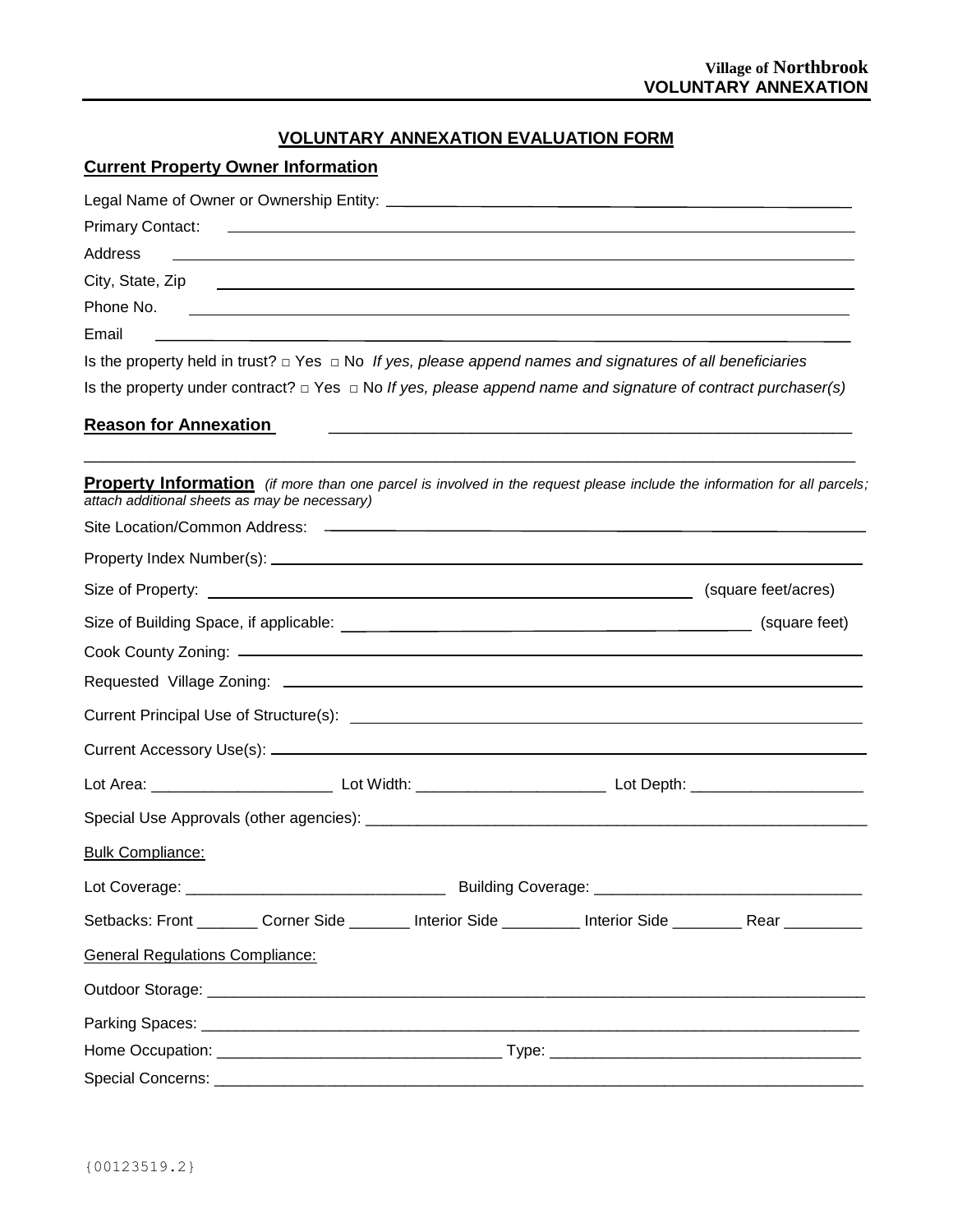#### **PETITION FOR VOLUNTARY ANNEXATION**

Now come the undersigned Petitioners requesting annexation of the parcel of land hereinafter set forth to the Village of Northbrook, County of Cook and State of Illinois.

In support of this Petition, the Petitioners respectfully say:

- 1) The undersigned certify that they are the owners of record of the following-described property:
- 2)

\_\_\_\_\_\_\_\_\_\_\_\_\_\_\_\_\_\_\_\_\_\_\_\_\_\_\_\_\_\_\_\_\_\_\_\_\_\_\_\_\_\_\_\_\_\_\_\_\_\_\_\_\_\_\_\_\_\_\_\_\_\_\_\_\_\_\_\_\_\_\_ (collectively "*Property*") Also attach legal description and survey)

3) The undersigned certify [Check One]

 $\Box$  There are no electors residing on the Property.

 $\Box$  51% or more of the electors residing on the Property have joined in this petition by signing below.

- 4) That said property is not within the Village or corporate limits of any other municipality, but is contiguous to the VILLAGE OF NORTHBROOK, ILLINOIS.
- 5) That the property included in this petition does not exceed one-third of the area of the Village of Northbrook before annexation.
- 6) That the undersigned owners of record and electors residing or owning the subject property have made this petition under oath;

#### **WHEREFORE**, Petitioners Pray:

- a) That the President and Board of Trustees of the Village of Northbrook, County of Cook and State of Illinois favorably consider the question of annexation of the above-described property; and
- b) That the above-described property be annexed to and declared within the corporate limits of the Village of Northbrook by an affirmative vote of said Board pursuant to the provisions and procedures set forth in Section 7-1-8 of the Illinois Municipal Code (65 ILCS 5/7-1-8).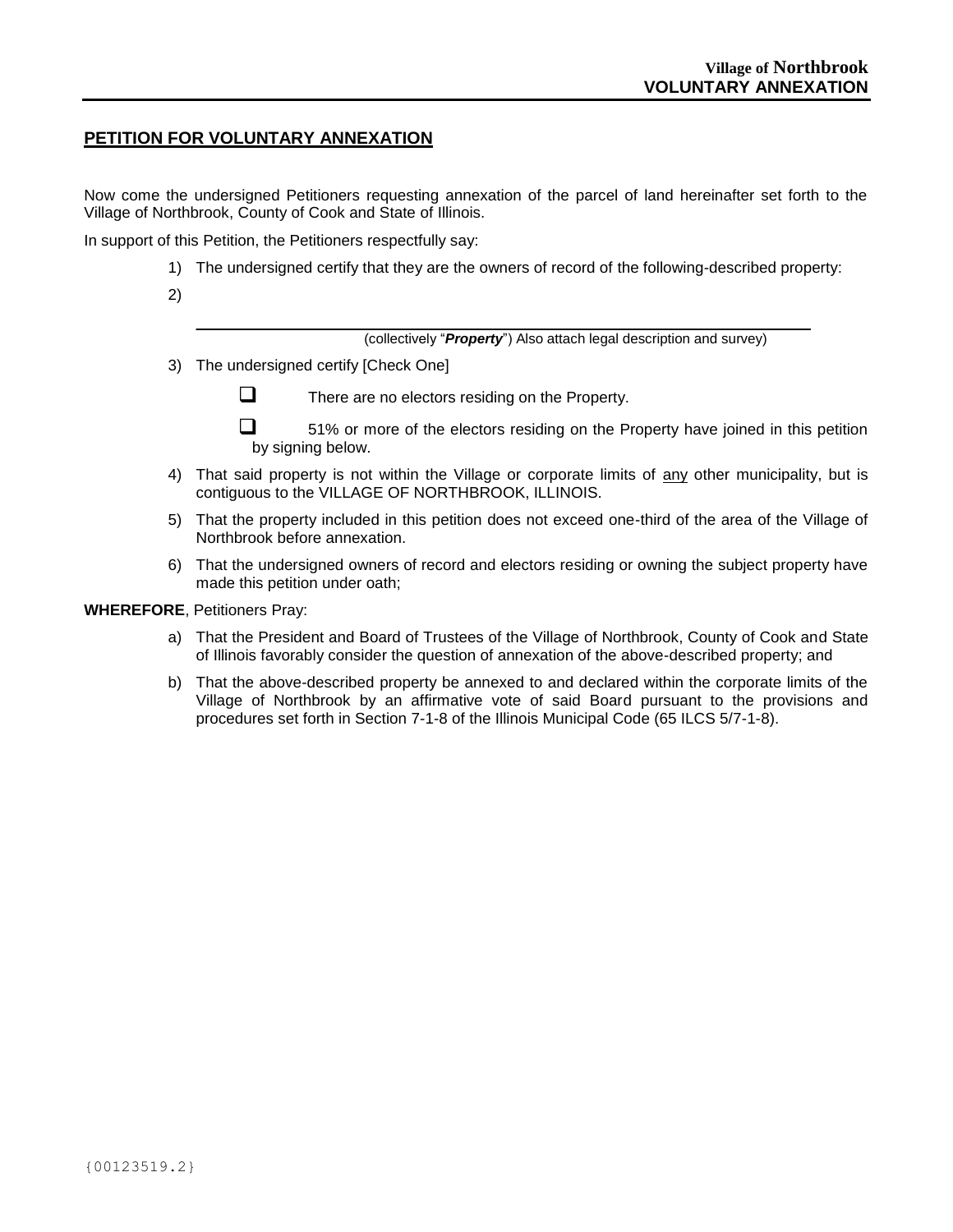## **Village of Northbrook VOLUNTARY ANNEXATION**

i<br>L

| Owner:                                                                    | Owner:                                                                  |
|---------------------------------------------------------------------------|-------------------------------------------------------------------------|
| Signature                                                                 | Signature                                                               |
| Print Name (and title, if signing on behalf of<br>corporation or trust)   | Print Name (and title, if signing on behalf of<br>corporation or trust) |
| Electors (registered voters residing on the Property):                    |                                                                         |
|                                                                           | $\Box$ There are no electors residing at the property.                  |
|                                                                           |                                                                         |
|                                                                           |                                                                         |
|                                                                           |                                                                         |
|                                                                           |                                                                         |
|                                                                           |                                                                         |
|                                                                           |                                                                         |
|                                                                           |                                                                         |
| Subscribed and sworn to before me<br>this _______ day of __________, 20__ |                                                                         |
|                                                                           |                                                                         |

Notary Public

## [**ATTACH ADDITIONAL SHEETS IF NECESSARY**]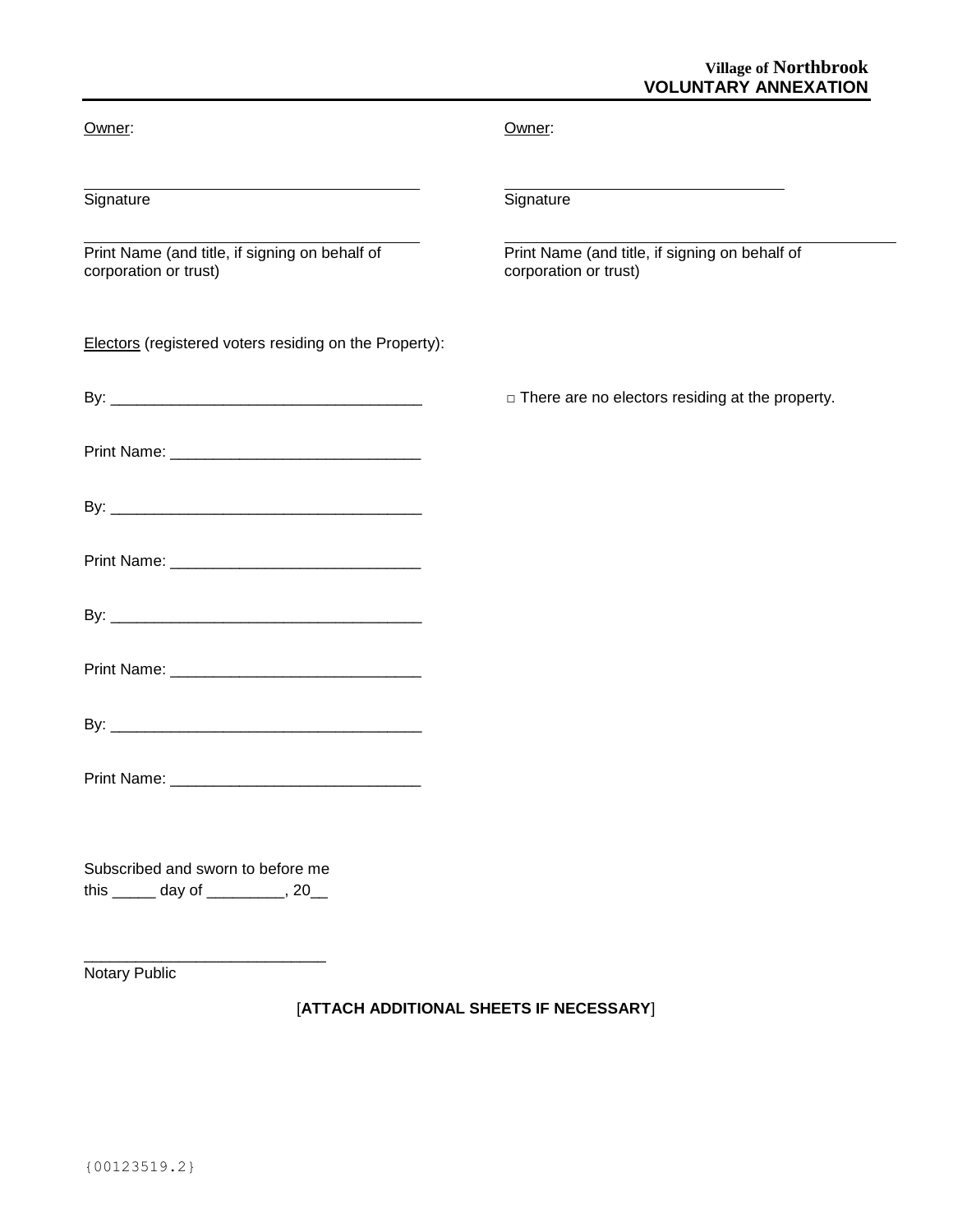## **ANNEXATION AFFIDAVIT**

The undersigned, on oath, deposes and states that I (we) have read and do understand the following provisions of the Northbrook Zoning Code and their applicability to the property described in the attached Petition for Annexation upon annexation to the Village of Northbrook, Illinois. The Northbrook Zoning Code can be accessed on the Village website at<https://www.northbrook.il.us/230/Zoning-Code>

- 1) Article II Zoning Districts and Official Zoning Map, Section 2-104, Annexed Land.
- 2) Article III Single Family Residential Districts, Sections 3-101 Purpose, 3-102 Permitted Uses and 3-110 Bulk Space and Yard Requirements.
- 3) Article IX District Regulations of General Applicability, Section 9-101 Accessory Structures and Uses, Section 9-102 Home Occupations and Section 9-107 Buffers and Landscaping Requirements.
- 4) Article X Nonconformities

The undersigned further accepts the required amortization schedule for the cited illegal or nonconforming uses identified on the attached Voluntary Annexation Evaluation Form. The undersigned further acknowledges that additional provisions of the Northbrook Zoning Code and other Northbrook codes, ordinances, rules and regulations may be applicable to the property described in the attached Petition for Annexation upon annexation to the Village of Northbrook.

Owner:

Owner:

**Signature** 

**Signature** 

Print Name (and title, if signing on behalf of corporation or trust)

 Print Name (and title, if signing on behalf of corporation or trust)

Subscribed and sworn to before me this \_\_\_\_\_\_\_\_\_ day of \_\_\_\_\_\_\_\_, 20\_\_.

\_\_\_\_\_\_\_\_\_\_\_\_\_\_\_\_\_\_\_\_\_\_\_\_\_\_\_\_\_\_\_ Notary Public

[ATTACH ADDITIONAL SHEETS IF NECESSARY]